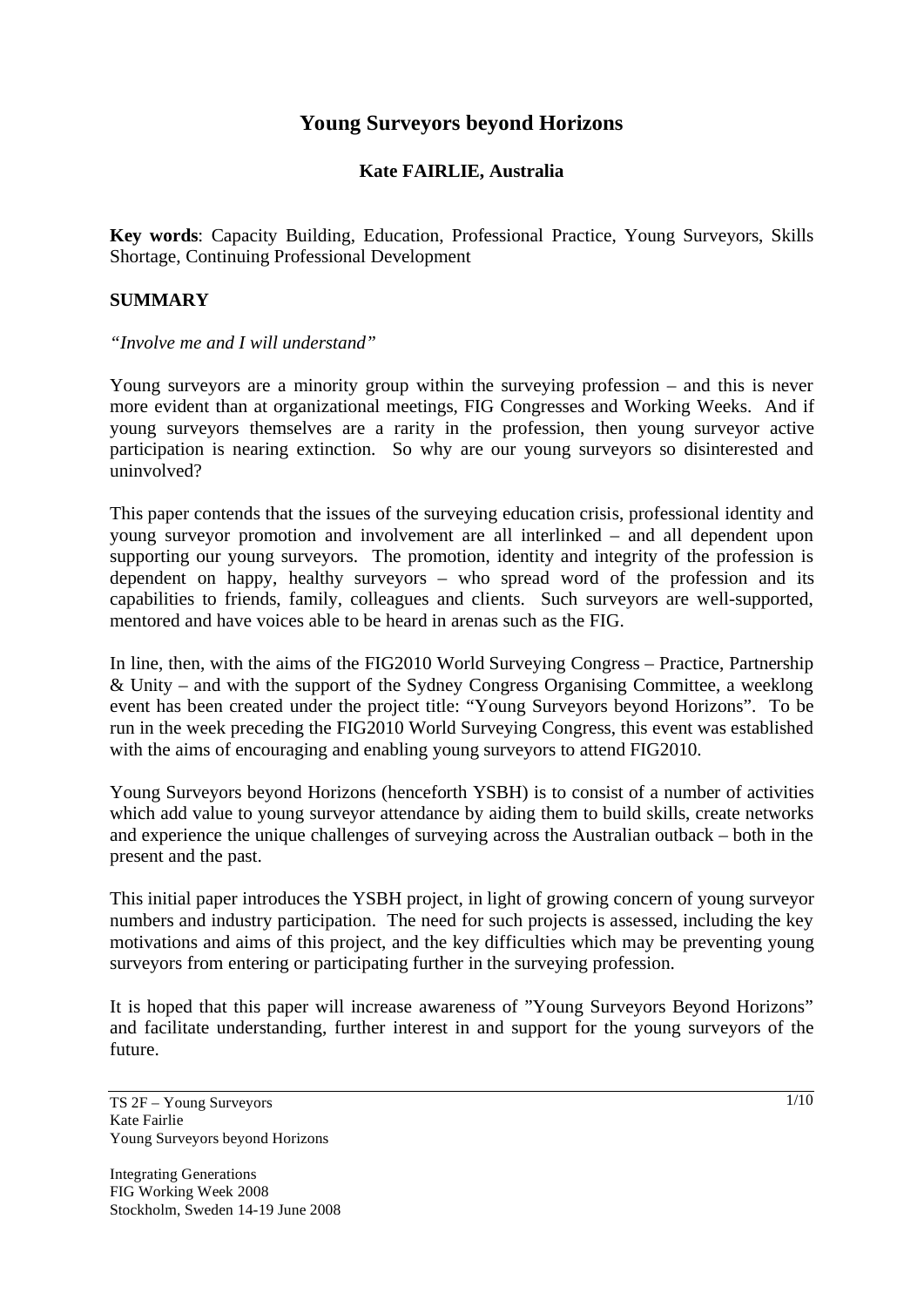# **Young Surveyors beyond Horizons**

#### **Kate FAIRLIE, Australia**

### **1. INTRODUCTION**

*"Public perception is fundamental because it affects both the recruitment of the next generation (and its intellectual calibre) and the employment of the practitioners."(Mahoney et al. 2007)* 

The changing face of the surveying profession has been much discussed in recent years – the fast uptake of technology revolutionizing the traditional surveyor, and the student crisis *perhaps* about to revolutionize the industry as a whole. Both factors are seriously affecting, and importantly *affected by* the image and identity of surveyors – both from within the profession, and the perception from the community without. Low public perception of surveying, and awareness of the professions capabilities and areas of application, is significant to declining student enrolment in surveying – and this is also seen across the majority of engineering disciplines in Australia.

To combat low student uptake, organizations in Australia have put considerable energy towards marketing campaigns, including significant industry sponsorship (both time and financial) focused on high school and university students. In contrast, what has not had such a high priority is the support for young surveyors once they enter the industry as graduates and professionals.

In Australia, the traditional route for a graduate surveyor is to follow the path to registration (for primarily cadastral surveying work) – and for this route there remains substantial institutional support, although individual employer support varies. With the changing identity of surveyors, however, this no longer enough – with such singular support a potential perpetrator to the confusion over surveying identity. Students are educated across a variety of disciplines during their surveying course; however the onus remains upon them to determine what surveying careers are open to them. There may be significant industry support for the university, however unless it encompasses the breadth and depth of the profession, the identity crisis will continue, as students are only made aware of narrow industry disciplines. The issue continues with graduates – a significant number remaining with the same employer who sponsored their internship, summer placement, or part-time work. These employers constitute the local, 'visible' element of surveying.

The "invisible" element of surveying can only be discovered through the advent of professional networks, mentors and conferences in a young surveyor's career. It is through networks that the young surveyor hears about alternate jobs on offer and other surveying disciplines in the area, and it is through *conferences and workshops* that he/she discovers how little was previously known about the breadth of the profession(!).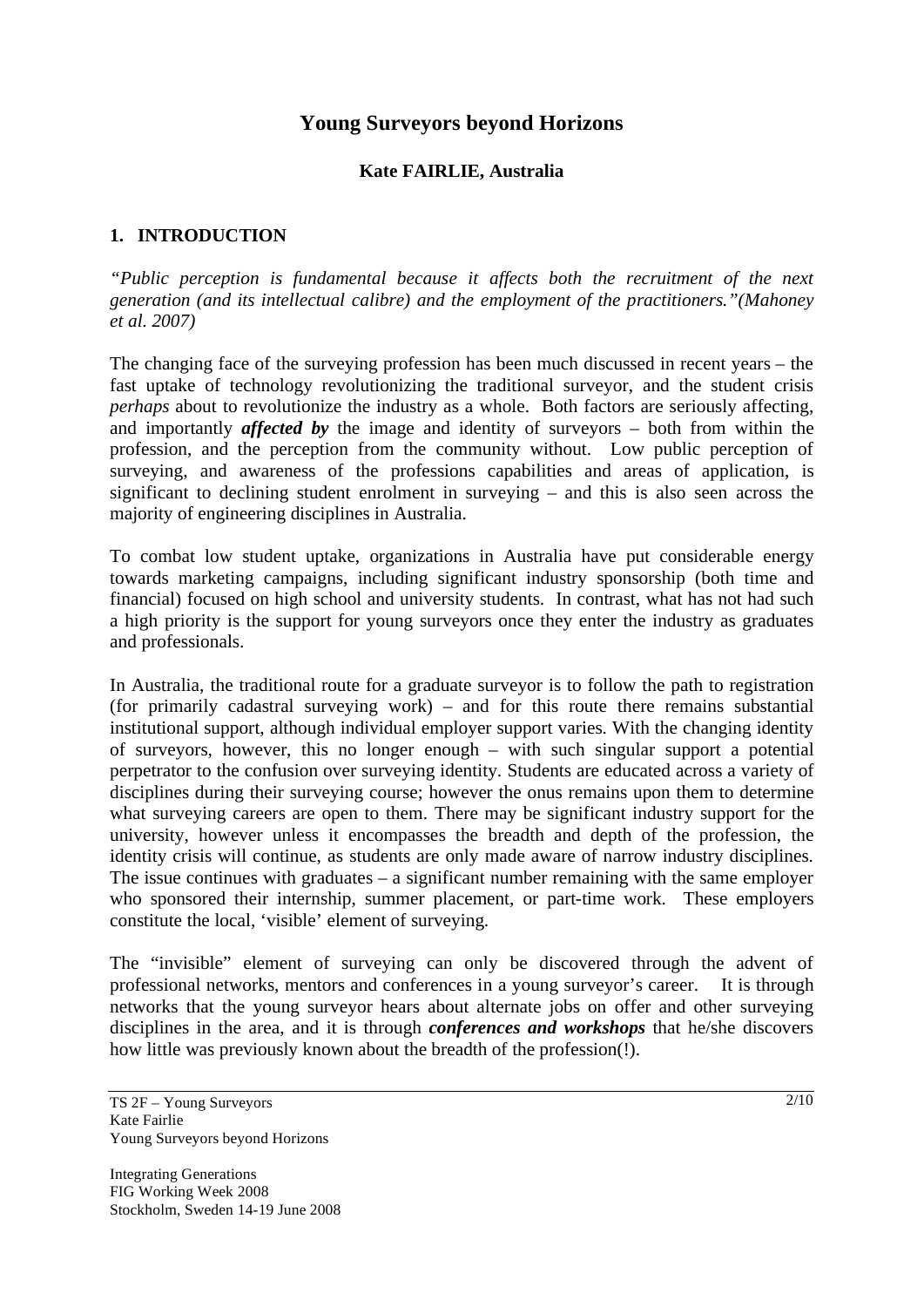But conference and workshop attendance is often expensive – both in physical cost, and in loss of manhours contributing to the business. Thus, especially in small businesses, it is often restricted to the domain of 'the boss' or employees with a water-tight business case to attend. In these cases the knowledge transfer often does not trickle down to the young surveyor – and the advantages of creating and maintaining a professional network and discovering an *identity* within the profession are lost.

## **2. YOUNG SURVEYOR INVOLVEMENT**

The low young surveyor participation rate in the industry, however, is not simply a function of employer or industry neglect. The young surveyor has to want and be responsible for his/her own development – and the generational gap in surveying has some responsibility here also.

Generation Y is described as the generation born from the 80s-90s – the current generation then entering, or soon to enter university and/or the workforce (Dirrell, 2006). This generation is generally labeled the 'technology' generation – people of this generation tend to be more technologically aware, and more capable (and quick!) in the uptake of technology innovation. Additionally, they are often described as selfish and driven – this generation knows what it wants and generally how to get it (Dirrell, 2006). Generations are, however, culturally dependent – so generalizations such as the above may be more applicable to the US and other Western countries.

So in the case of young surveyor participation, or lack thereof, substantial blame must lie upon the young surveyors themselves for not providing sufficient 'push' from supporting organizations such as FIG and the Institute of Surveyors Australia. From such a 'driven' generation however – why are they not more interested?

The main factor appears to be awareness – awareness of such organizations as the FIG, and their contributions to the profession. Specifically: what does FIG contribute to me? O'Connell (2006) notes that "young surveyors today want more than the regular journal and meetings to discuss prominent issues". This 'selfish' generation needs to know, understand and appreciate the benefits of an organization. Essentially, the role and benefits of the FIG needs to be marketed to them. This lack of awareness is further demonstrated by Mahoney et al. (2006), where poor conversion rates from RICS student membership to professional members have been recorded.

The inclusion of students as a major agenda item in FIG, with the issue of attracting students outlined in the FIG Council's schedule for the term 2006-2010, and the establishment of the Commission 1 Young Surveyors Working Group in 2006 has made a serious start in promoting the concerns of young surveyors in the FIG arena (Kivilcim & McAlister, 2008). Yet again, it is more student-aware than generally young surveyor-aware (due predominantly to the current working group demographic) – but the groundwork has definitely been laid with respect to promoting the benefits of FIG to younger members of the profession. It is now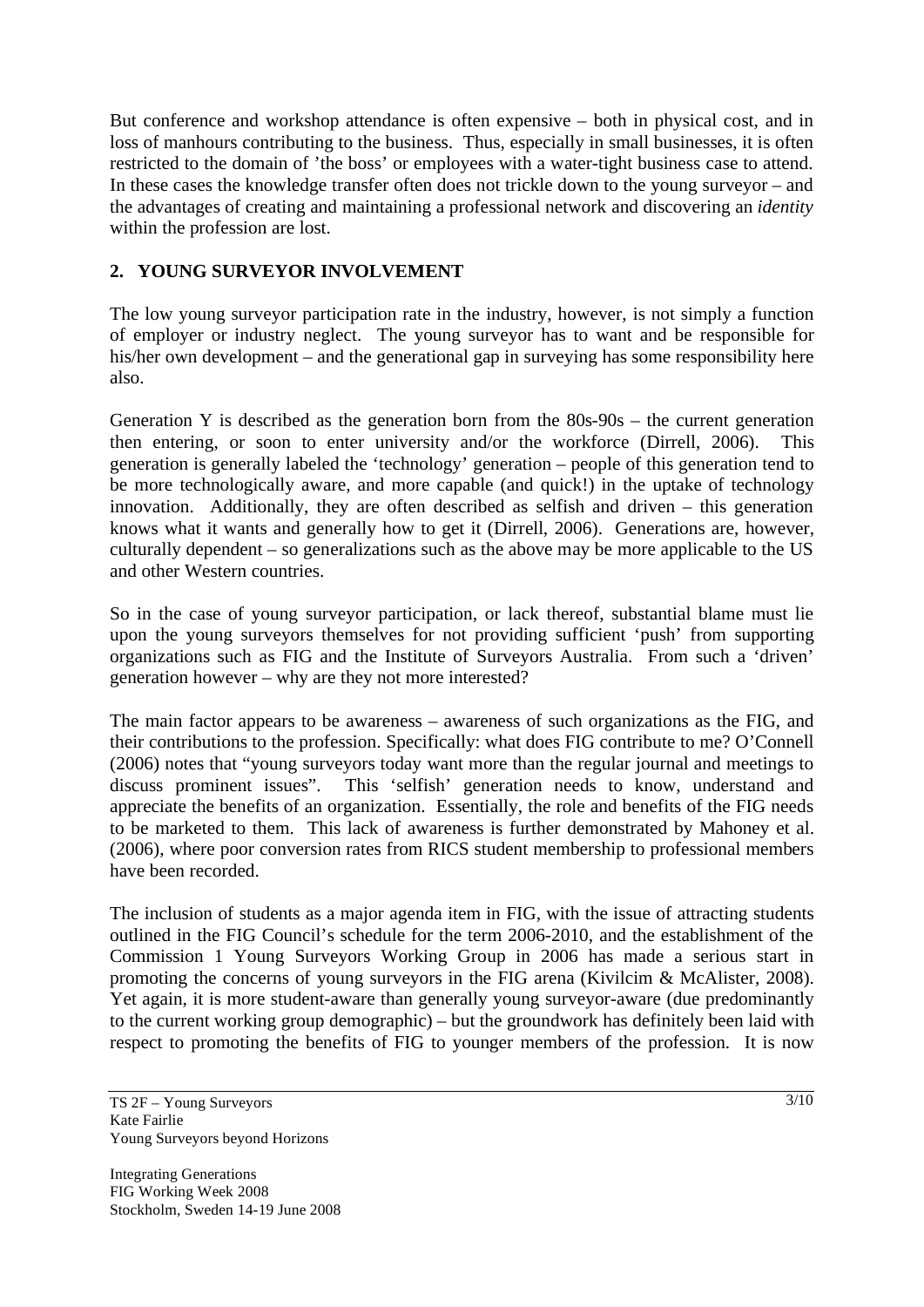simply a task of ensuring that FIG environs are conducive and relevant to young surveyors and the surveying 'identity' of the future.

Finally, of further import is the following from Mahoney et al. (2006) – "anecdotal evidence from the UK indicates that a relatively high proportion of surveying students are encouraged into the profession by personal contact with a practicing surveyor…". Whilst there is no direct evidence to support this, there is definitely a need for further research. Essentially the message is that *a happy surveyor depicts a healthy and profession and a supported individual* – so support for our young surveyors is vital to create and market this image.

## **3. YOUNG SURVEYORS BEYOND HORIZONS**

The Young Surveyors beyond Horizons (YSBH) project was initiated with a view to encourage and support young surveyors to attend the FIG2010 World Surveying Congress in Sydney.

The project will see a series of technical activities held throughout Australia, targeting the application of Surveying knowledge and technology. Attendance will be marketed towards young surveyors, adding value to the potentially long and expensive journey to Australia. A number of experienced and professional surveyors will be invited to attend, building on the mentorship program of the FIG1.2 Young Surveyors Working Group and fulfilling further networking aims of the FIG Congress.

Activities are intended to be either

- Real projects contributing to local communities
- Real projects derived from industry research and development foci
- Historical projects demonstrating the contributions of the surveying profession to Australia

For sustainability of the project, it is important that activities are seen to benefit not only the young surveyors attending (as in a pure educational exercise), but additionally the local communities and corporate industry members where possible. This aim will further the 'visibility' and image of the profession in Australia – with targeted marketing, and potential media interest to help.

### **3.1 Main prohibiting factors to young surveyor FIG2010 attendance**

A number of factors contributing to the low levels of young surveyor industry involvement have been discussed so far, not the least a lack of awareness of the benefits of membership in such an organization as FIG. These factors are further outlined in Table 1.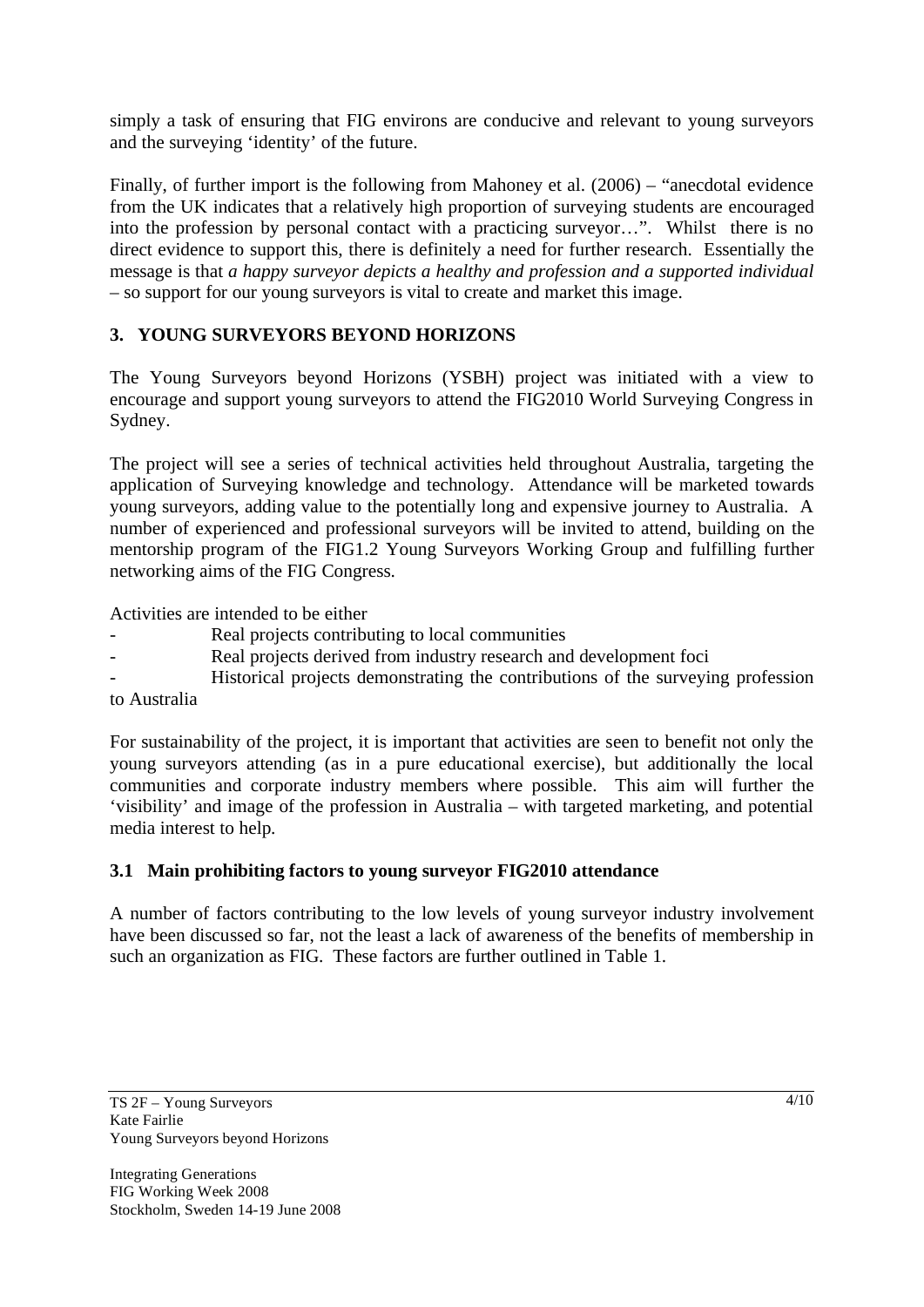| <b>Prohibiting factor</b> | <b>Explanation</b>                                             |
|---------------------------|----------------------------------------------------------------|
| Lack of awareness         | Of FIG                                                         |
|                           | Of FIG conference themes, dates and locations                  |
|                           | Of surveying profession and discipline opportunities           |
|                           | Of avenues of support within industry                          |
| Lack of interest          | Stemming from a lack of awareness                              |
| Lack of direction         | (Some) Graduates are inexperienced in the professional world,  |
|                           | and thus less confident in seeking funding for conferences     |
|                           | etc.:                                                          |
|                           | Direction, such as mentoring, may be required for graduates to |
|                           | determine what additional activities will most benefit their   |
|                           | professional development;                                      |
|                           | Where opportunities do not exist (eg. Young surveyor           |
|                           | representative bodies), limited awareness of what can be done  |
|                           | to rectify. Lack of scope and concern that the 'problem is too |
|                           | big' or 'it's too late now'.                                   |
| Employer support          | Similar to direction, without specific/directed employer       |
|                           | support graduates are unlikely to be motivated (there appears  |
|                           | to be less professional value in attending)                    |
| Cost                      | Attendance fees for many conferences are prohibitive without   |
|                           | a strong business-specific case                                |
| Location                  | FIG in particular is perceived as Euro-centric (eg. There is   |
|                           | limited awareness of FIG activities amongst students/young     |
|                           | Situation has improved considerably with<br>surveyors.         |
|                           | FIG2010, however at cost to European young surveyors who       |
|                           | are now impeded by cost.)                                      |
| Network                   | There is less (social) incentive to attend without a skeleton  |
|                           | network already in place                                       |

Table 1: Prohibiting factors to young surveyor involvement and attendance

From these prohibiting factors, three key motivating factors were derived in the development of YSBH:

- Improving young surveyor participation in FIG events
- Improving employer support of young surveyors professional development; and
- Improving the visibility of the surveying profession

These are discussed below.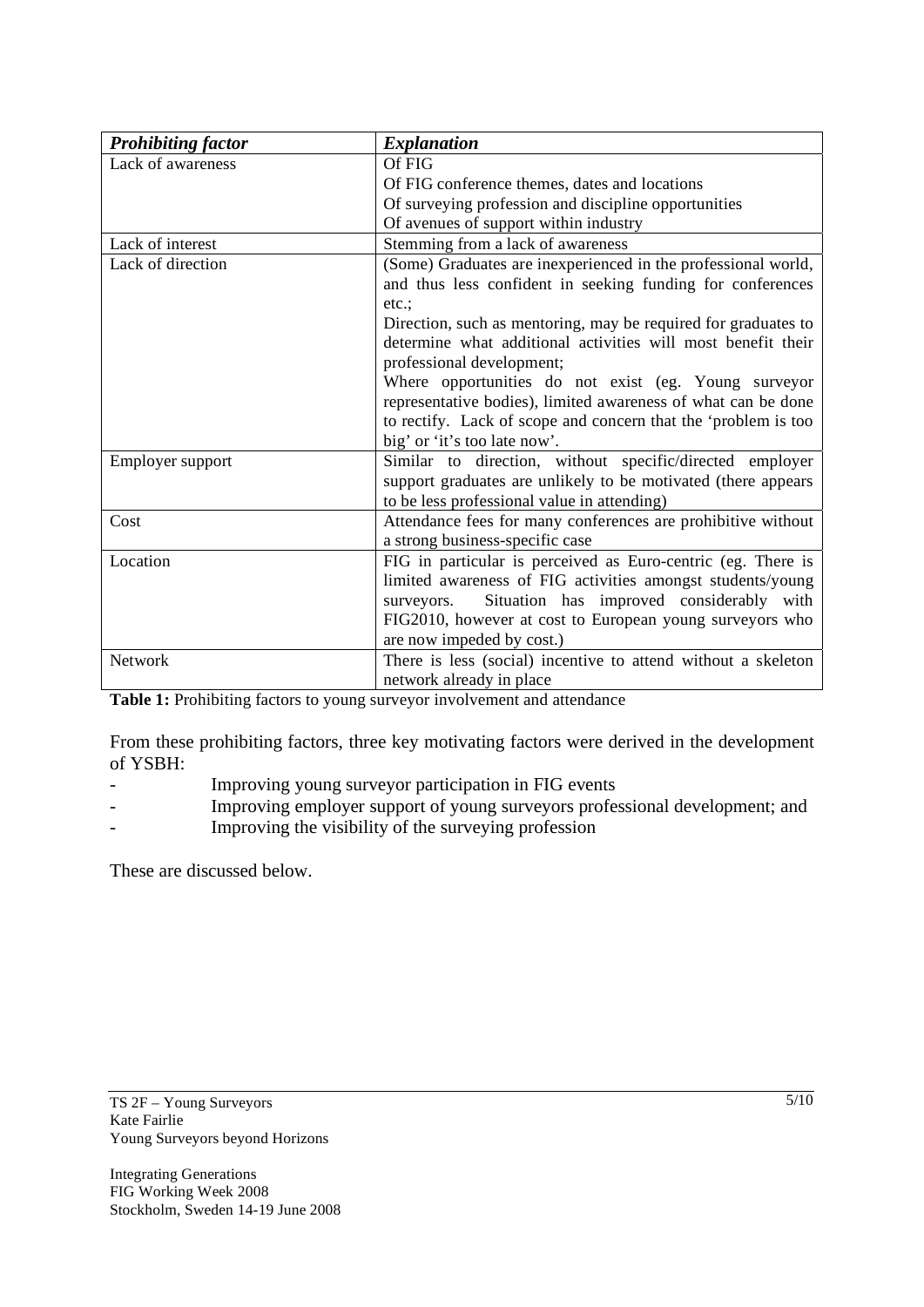## 3.1.1 Low young surveyor participation in FIG events

To date, the FIG has limited documentation pertaining to young surveyor attendance in the past, yet anecdotally, a cursory glance around any FIG event would support the idea of an aging profession(!). With the strong research themes, doctoral students presenting papers would be expected to outnumber young surveyors. Data from the FIG2007 Working Week in Hong Kong shows approximately 4% of attendees were students (and this includes members of the Young Surveyor Working Group).

The main contributing factors to low participation have been listed in Table 1:

- Cost
- Location (for non-national students)
- **Awareness**

### 3.1.2 Limited Employer Support for Young Surveyors

Employer support of the professional development needs of young surveyors is, of course, business and results driven. Employers are therefore much more likely to support young surveyor attendance of FIG events if they can see direct benefits relating back to their specific business discipline.

Student attendance is strongly linked to paper presentation (for which they can gain funding). Of the 4% student attendance at the FIG Working Week in Hong Kong, all but the members of the Young Surveyors WG1.2 were listed as presenters.

Young professional surveyors, whilst FIG attendance is as yet undocumented, appear less likely to write papers for conference presentation – this most probably stems from a lack of experience, time to adapt to their position, time required to conduct research/write the paper and business focus of work (versus the perceived academic focus of the FIG).

Networking benefits, such as attendance at associated trade fairs (eg. Intergeo), are greater for more senior employees who have more experience – and decisions such as the adoption of new technology are less often made by new employees.

Further study of the FIG attendance demographic is certainly required to address these issues.

### 3.1.3 The low profile of Australia's surveying profession

Mahoney et al. (2007) and Hannah (2006) both note the low public profile of surveying, specifically in Australia. Where the law and medical professions are renowned within communities, the general public is often unaware of when they would require a surveyor or indeed, what other fields or disciplines surveyors may be involved. High school students are largely unaware of the broader engineering disciplines, and are often of the belief that surveying would largely restrict a career to the construction fields.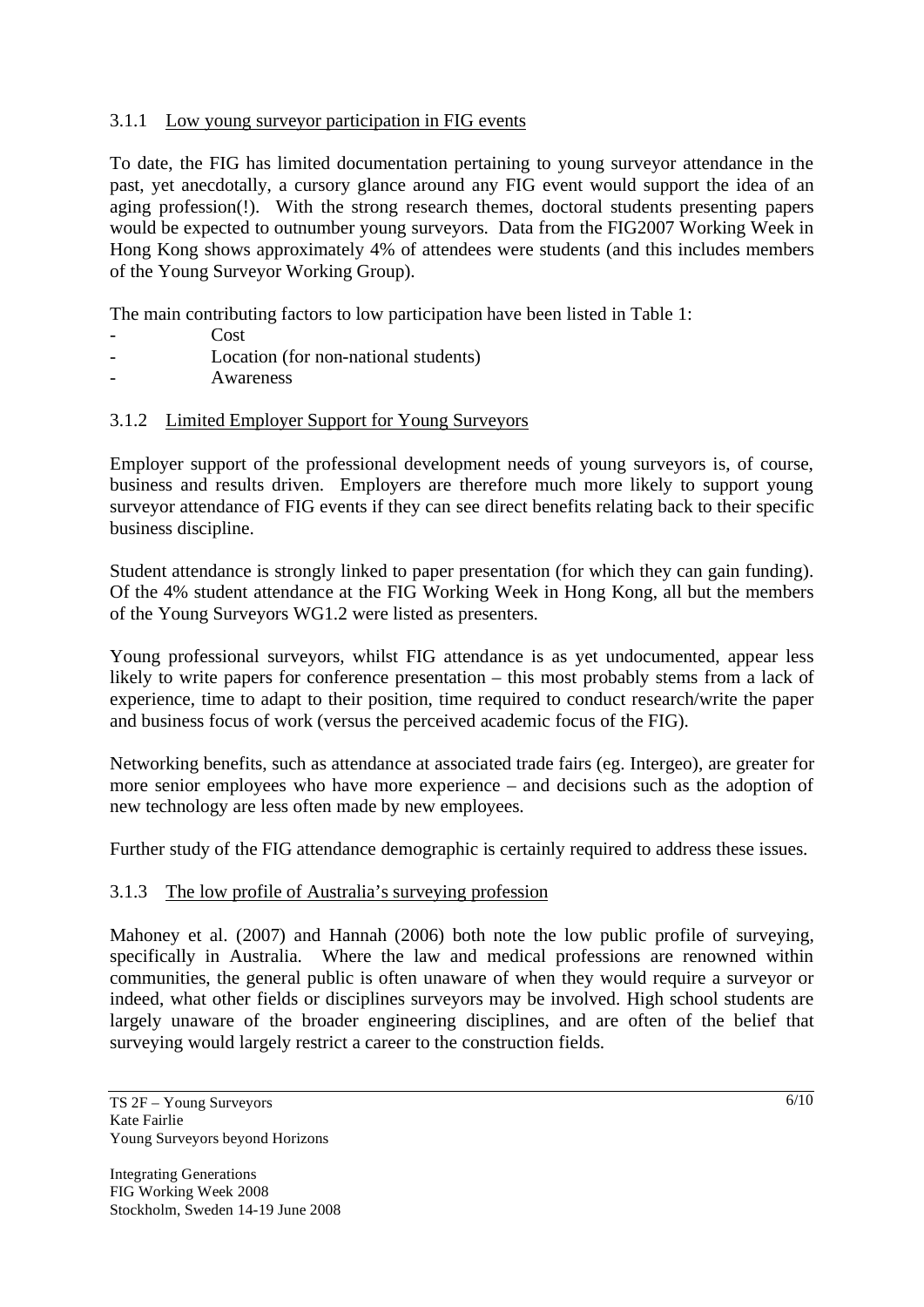Hannah (2006) lists the lack of public profile associated with the surveying profession as a primary cause of the skills crisis. Lack of identity within the profession, however, further contributes to society's limited surveying awareness.

This low profile is certainly not unique to Australia, with the UK Royal Institute of Chartered Surveyors (www.rics.co.uk) documenting similar trends in the UK. It significantly affects the number of students and young surveyors entering the profession, as well as the specializations they follow on graduation. O'Connell (2006) discusses the impact of the current skills shortage with respect to Hydrographic surveyors – citing a lack of definition in the role of the profession as a leading cause of a low public profile.

Further of note,

## **3.2 How to Address these Issues?**

### 3.2.1 Cost

With the FIG2010 World Surveying Congress to be held in Sydney, Australia, cost is a significant issue for international attendees.

YSBH aims to address this by 'adding value' to the congress – at minimal additional cost. YSBH activities aim to cover a broad number of disciplines which come under the heading 'surveying' – and enable the building of skills across a broad range of technologies, from now and in the past. Activities will of course have an Australian 'spin', and as such it is hoped that there will be a considerable number of new technology applications that will inspire attendees when they return to their base locations.

It is further hoped that YSBH, in boosting the profile of surveying and in its promotion of young surveyors, will attract significant sponsorship to further reduce costs. Note that as yet, nothing has been confirmed.

### 3.2.2 Employer Support

In line with 3.2.1, it is hoped that the added value of attendance at one of the YSBH activities will improve employer support – whether through time-off to attend the event, or sponsorship to attend. Each YSBH will have clearly identified aims with regards to skill- and knowledgebuilding, targeted at providing business value.

In line with creating sustainable networks for young surveyor participants, YSBH will invite key professionals to lead and attend activities. Networking will be both structured (as in the FIG Stockholm 2008 Working Week "Speed Dating" – Kivilcim & McAlister 2008) and unstructured – thus furthering the benefits of attendance, where employees can promote their own workplace and activities.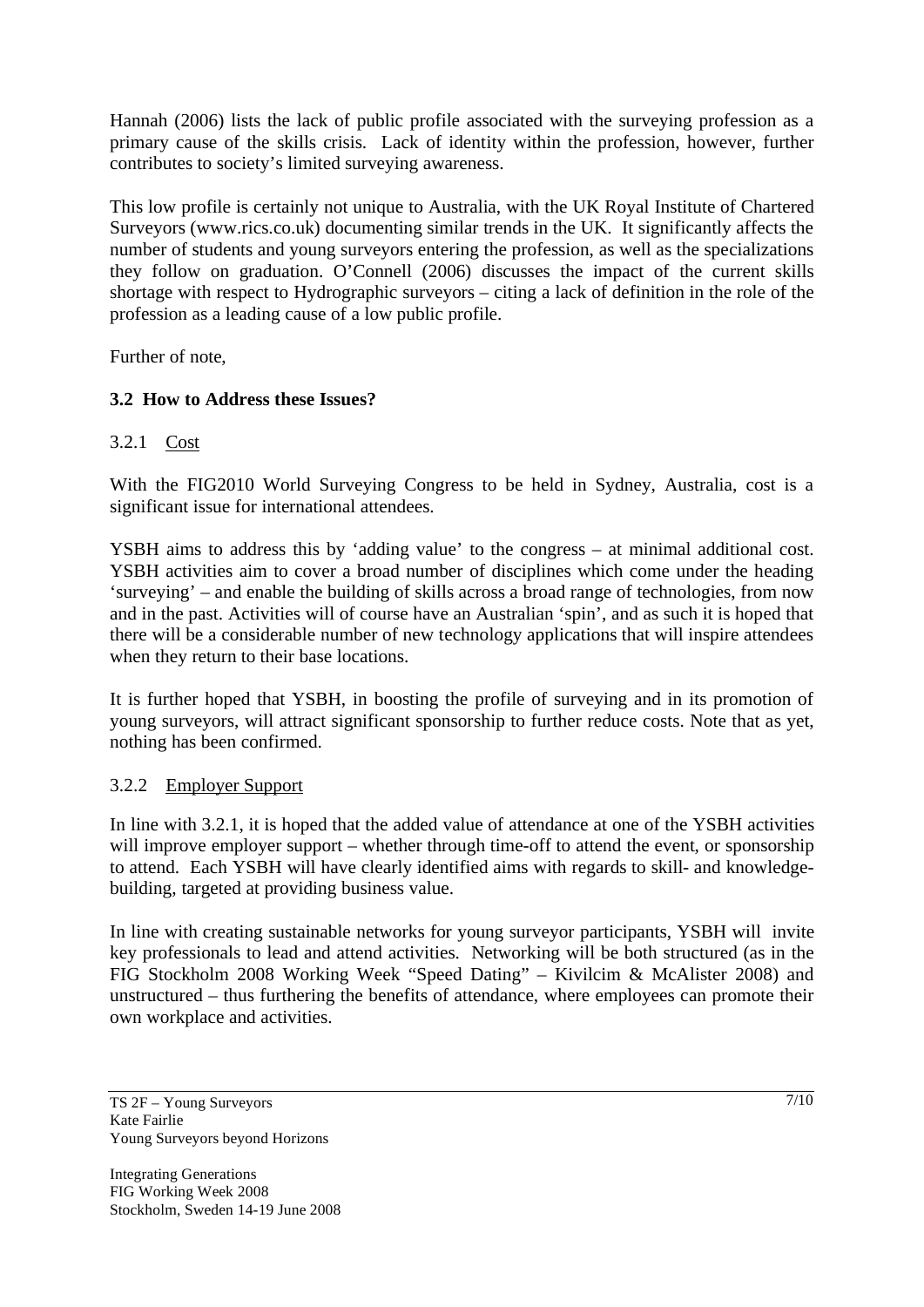Enemark (2007) notes an international trend in the surveying skill base from traditional technical skills to a wider scope including "the interpretation and management of data meeting the needs of clients". YSBH intends to address this through experience-focussed learning and emphasis on the project (activity) life and final reporting – adding business value to young surveyor attendance.

Additionally, YSBH could introduce a key deliverable that participants will present findings or outcomes of their activity during the Congress. This would give participants further experience in conference presentation and may encourage future involvement. Further, by simply attending the congress and reporting back to employers, participating young surveyors will gain the chance to physically demonstrate the value of their attendance – the outcome dependent on their efforts.

## 3.2.3 Low Profile

By aiming for high profile, high benefit projects, YSBH will aim to generate as much media interest as possible – furthering the profile, if not the identity, of the surveying profession. All forms of media will be actively targeted to maximize coverage – particularly forms that are most used by this generation, for example Facebook, podcasts and GoogleEarth.

Where possible, projects will aim to benefit and involve the communities in which they take place – creating localized 'visibility' of the surveying profession.

If implemented, the presentation deliverable outlined above should further create awareness within FIG the benefits of such a project, the benefits of actively involving young surveyors and an awareness of the breadth which a universal identity for surveyors needs cover.

## **4. CONCLUSION**

The Young Surveyors beyond Horizons project is still in a project planning and identification phase, however there is much positive support from the profession, and with the motivation of team members the project looks promising for 2010.

YSBH aims to create and improve young surveyor awareness of FIG activities and the wealth of surveying disciplines by actively involving young surveyors and creating an environment conducive to the creation of sustainable networks. In the creation of high profile, mediaseeking survey activities that benefit the community, Young Surveyors beyond Horizons will aim to heighten the profile of surveying within Australia and build on the professional 'pride' strived for by such organizations as FIG and it's member associations.

It is intended that the Young Surveyors beyond Horizons project, in addressing the main barriers to increased young surveyor involvement be envisioned as a stepping stone to greater integration of young surveyors within FIG. Updates on project progress will be submitted to future FIG events, with the overall success of the project evaluated and reported upon according to identified deliverables.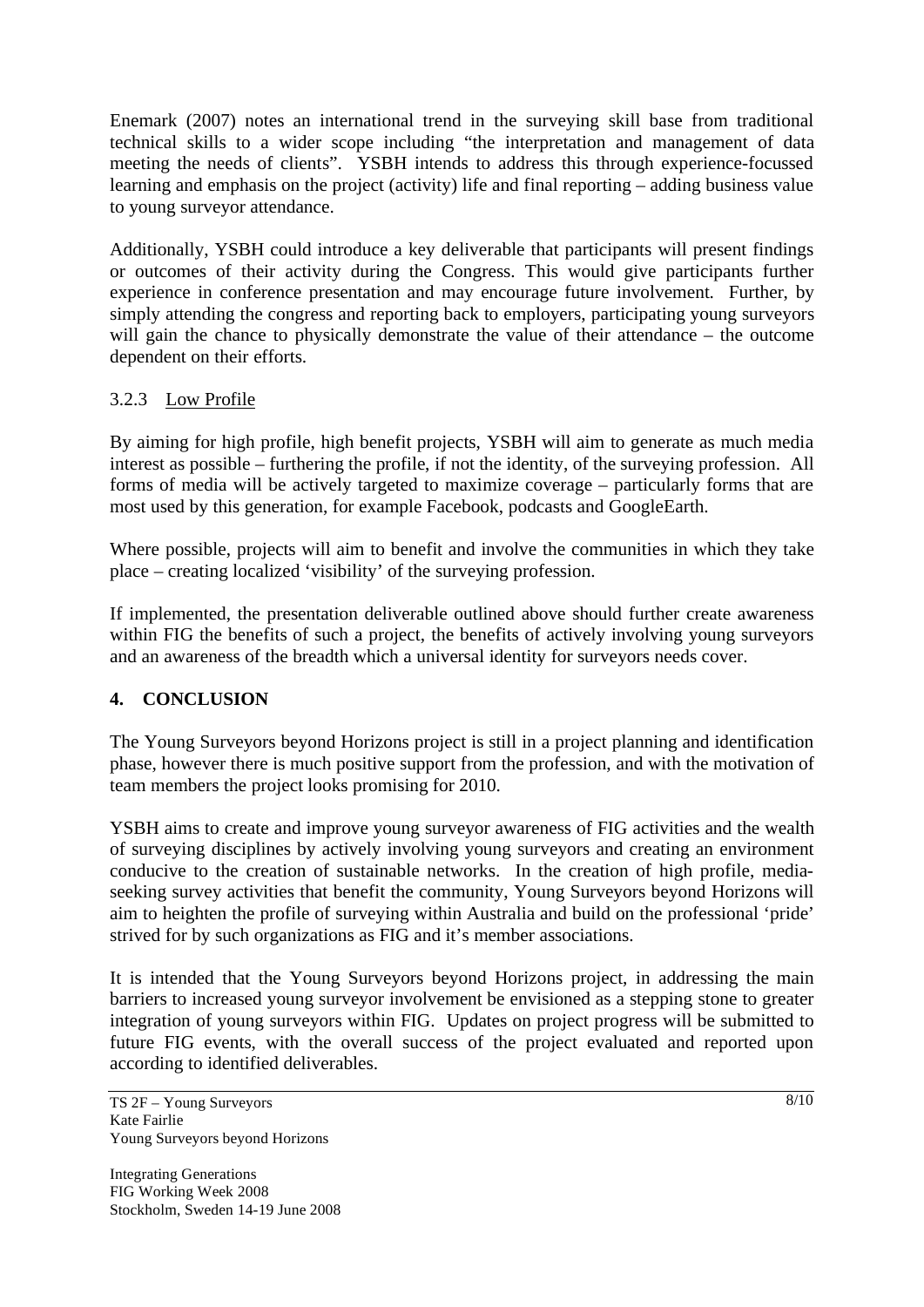Finally, this paper has indicated a number of areas for research and monitoring within FIG, with regards to young surveyor involvement. Future FIG events should record details of attendees, either via registration or survey, to act as indicators of the success or failure of current targeted efforts. Without such data, any assessment of young surveyor involvement will remain incomplete.

#### **REFERENCES**

- Dirrell, S. (2007) "Generation Y", Presentation at the South East Asian Surveying & Spatial Information Congress, Sydney, Australia 2007
- Enemark, S., (2007) "Promoting the Interaction between Education, Research and Professional Practice", Paper presented at the FIG Commission 2 Symposium, Prague 2007
- Hannah, J. (2006) "Australia's Surveying Skills Crisis: Is it a Marketing Failure?", Paper presented at the XXIII FIG Congress in Munich, 2006, www.fig.net Accessed 13 April 2007
- Kivilcim & McAlister (2008) "A Model for Integrating Generations: Young Surveyors Working Group", Paper (to be) presented at the FIG Working Week, Stockholm, 2008
- Mahoney, R., Plimmer, F., Hannah, J., Kavanagh, J., (2007) "Where are we heading? The Crisis in Surveying Education and a Changing Profession", Paper presented at the FIG Working Week, Hong Kong, May 2007, http://www.rics.org/ Accessed 13 April 2008
- O'Connell, V. (2006) "Strategic Intentions of IFHS How to Attract Young People to Hydrography", Paper presented at the XXIIIFIG Congress in Munich, 2006

#### **BIOGRAPHICAL NOTES**

Kate Fairlie BEng(SISS)

**Kate Fairlie** as a recent graduate of the University of New South Wales (UNSW) admits to being a Gen Y'er. She has a Bachelor of Engineering (Surveying and Spatial Information Systems). Throughout her university degree, Kate was awarded a number of awards and scholarships, including the UNSW Coop Scholarship which led her to work placements with the New South Wales Department of Lands and a Sydney cadastral surveying firm. Kate is currently working for the GeoInformation division of Shell United Kingdom Exploration and Production, following an internship with Shell International EP in 2006.

Kate has been involved in a number of young surveyor and young engineer activities, including being an Engineering Ambassador for UNSW – promoting engineering as a career to high school students in Australia. She is a member of the FIG Commission 1.2 Young Surveyors Working Group, and has been active in the NSW division of the Institute of Surveyors Australia, the Spatial Sciences Institute of Australia and Young Engineers Australia. Kate has organized a number of New Professional and Student networking and development events within Shell – and is looking forward to Young Surveyors beyond Horizons!

TS 2F – Young Surveyors Kate Fairlie Young Surveyors beyond Horizons

Integrating Generations FIG Working Week 2008 Stockholm, Sweden 14-19 June 2008